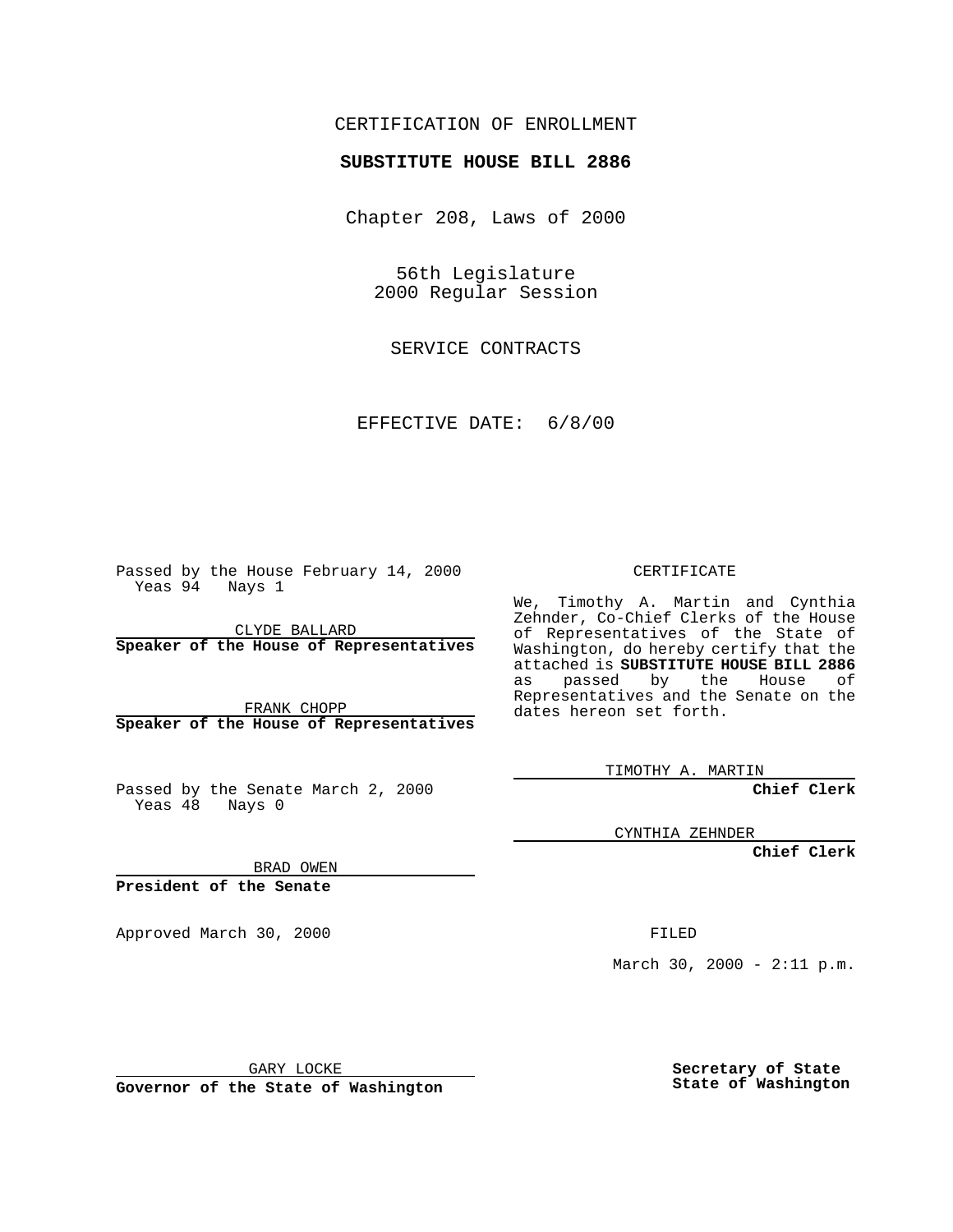## **SUBSTITUTE HOUSE BILL 2886** \_\_\_\_\_\_\_\_\_\_\_\_\_\_\_\_\_\_\_\_\_\_\_\_\_\_\_\_\_\_\_\_\_\_\_\_\_\_\_\_\_\_\_\_\_\_\_

\_\_\_\_\_\_\_\_\_\_\_\_\_\_\_\_\_\_\_\_\_\_\_\_\_\_\_\_\_\_\_\_\_\_\_\_\_\_\_\_\_\_\_\_\_\_\_

Passed Legislature - 2000 Regular Session

## **State of Washington 56th Legislature 2000 Regular Session**

**By** House Committee on Financial Institutions & Insurance (originally sponsored by Representatives Barlean, Keiser, Benson and Hatfield)

Read first time 02/04/2000. Referred to Committee on .

1 AN ACT Relating to service contracts; and amending RCW 48.110.015 2 and 48.110.020.

3 BE IT ENACTED BY THE LEGISLATURE OF THE STATE OF WASHINGTON:

4 **Sec. 1.** RCW 48.110.015 and 1999 c 112 s 2 are each amended to read 5 as follows:

- 6 (1) The following are exempt from this title:
- 7 (a) Warranties;
- 8 (b) Maintenance agreements; and
- 9 (c) Service contracts:

10 (i) Paid for with separate and additional consideration;

11 (ii) Issued at the point of sale, or within sixty days of the 12 original purchase date of the property; and

13 (iii) On tangible property when the tangible property for which the 14 service contract is sold has a purchase price of fifty dollars or less, 15 exclusive of sales tax.

16 (2) This chapter does not apply to:

17 (a) Vehicle service contracts which are governed under chapter 18 48.96 RCW; ((and))

19 (b) Vehicle mechanical breakdown insurance; and

p. 1 SHB 2886.SL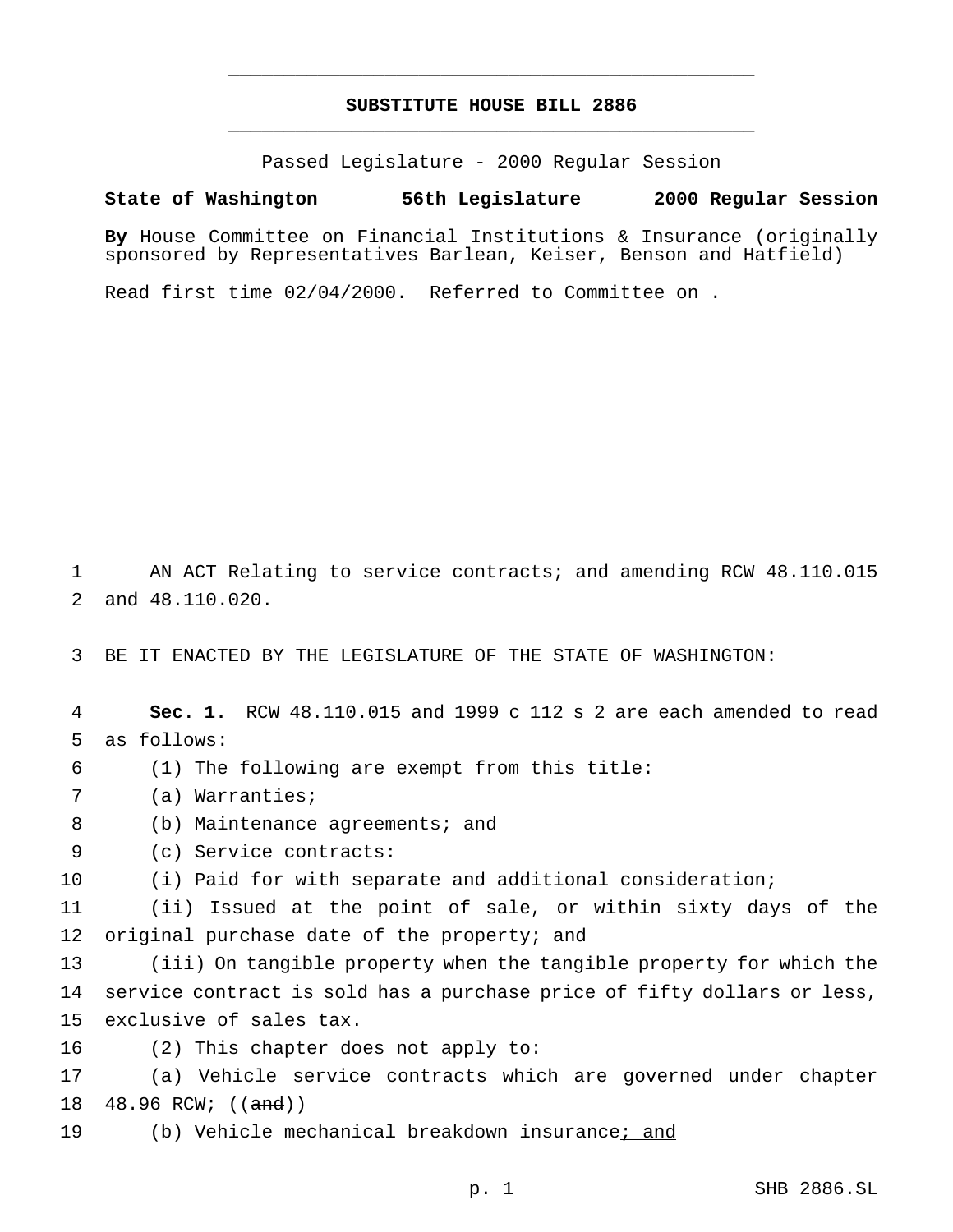(c) Service contracts on tangible personal property purchased by persons who are not consumers.

 **Sec. 2.** RCW 48.110.020 and 1999 c 112 s 3 are each amended to read as follows:

The definitions in this section apply throughout this chapter.

 (1) "Administrator" means the person who is responsible for the administration of the service contracts or the service contracts plan.

(2) "Commissioner" means the insurance commissioner of this state.

9 (3) "Consumer" means ((a person)) an individual who buys any 10 tangible personal property that is ((distributed in commerce)) 11 primarily for personal, family, or household use.

 (4) "Maintenance agreement" means a contract of limited duration that provides for scheduled maintenance only.

 (5) "Person" means an individual, partnership, corporation, incorporated or unincorporated association, joint stock company, reciprocal insurer, syndicate, or any similar entity or combination of entities acting in concert.

 (6) "Premium" means the consideration paid to an insurer for a reimbursement insurance policy.

 (7) "Provider fee" means the consideration paid by a consumer for a service contract.

 (8) "Reimbursement insurance policy" means a policy of insurance that is issued to a service contract provider to provide reimbursement to the service contract provider or to pay on behalf of the service contract provider all contractual obligations incurred by the service contract provider under the terms of the insured service contracts issued or sold by the service contract provider.

 (9) "Service contract" means a contract or agreement for a separately stated consideration for a specific duration to perform the repair, replacement, or maintenance of property or the indemnification for repair, replacement, or maintenance for operational or structural failure due to a defect in materials or workmanship, or normal wear and tear. Service contracts may provide for the repair, replacement, or maintenance of property for damage resulting from power surges and accidental damage from handling, with or without additional provision for indemnity payments for incidental damages to other property directly caused by the failure of the property which is the subject of the service contract, provided the indemnity payment per incident does